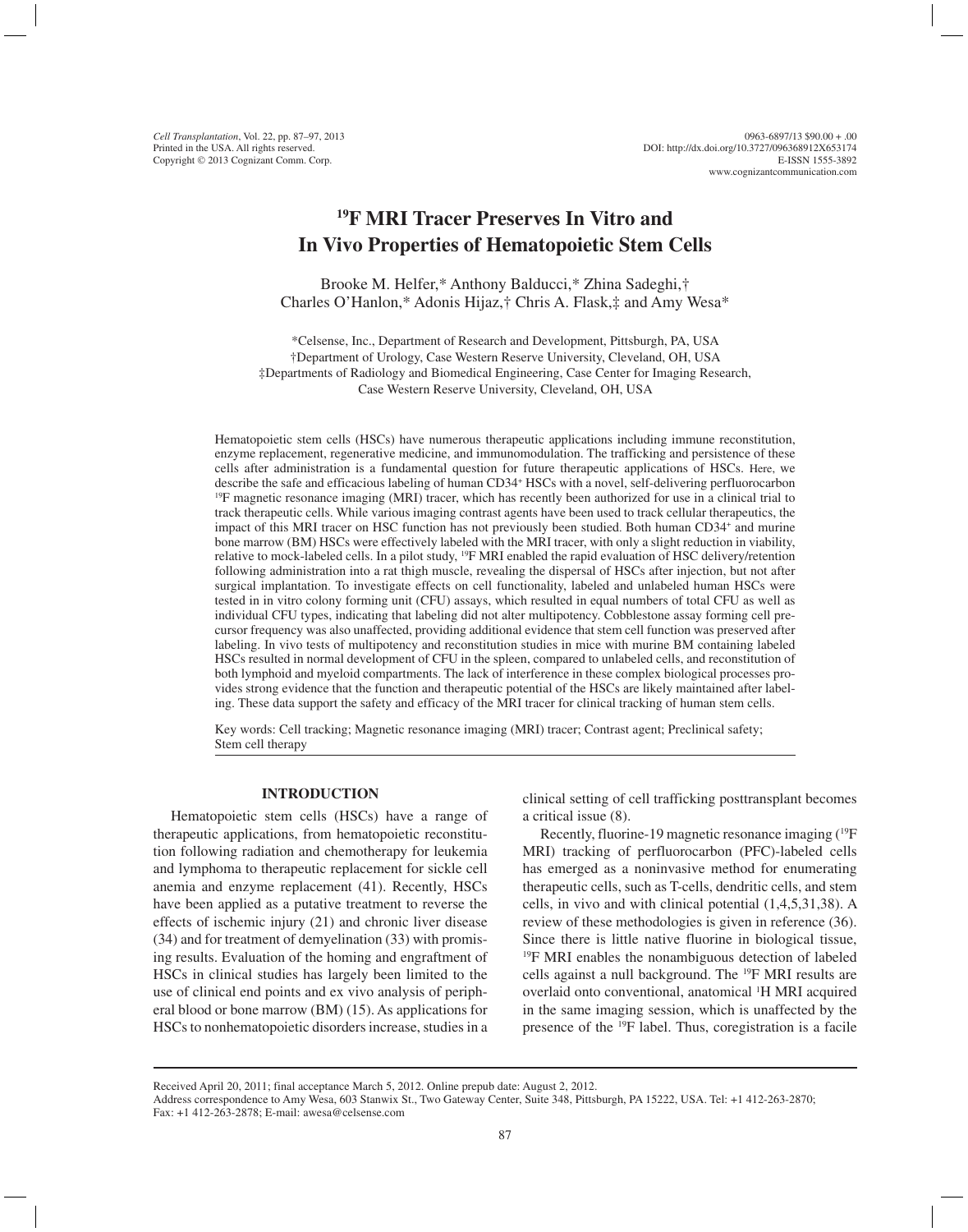process, providing a highly specific method for tracking therapeutic cells in a three-dimensional anatomical context. 19F-based cell tracking has been greatly enabled by the development of a self-delivering tracer, which does not require exogenous transfectants or electroporation (18). This feature is particularly advantageous for human CD34+ cells, which are generally resistant to transfection and susceptible to the toxic effects of such techniques when used to deliver DNA (24,44).

Clinical translatability of cell tracking agents requires two levels of safety testing: The ideal tracer must be safe for the patient and must not alter the function or therapeutic index of the cellular products. While the former can be established for the reagent in general, the modulation of cellular function by the tracking agent may be validated for each therapy. The 19F MRI tracer used herein was previously evaluated for its effect on the function of dendritic cells, demonstrating comparable cytokine production, surface marker expression, and biological activities in vitro (12). The effects of the label on multipotent cells, such as HSCs, have not previously been reported. Here, we describe the use of a 19F MRI tracer to label human CD34+ and murine BM HSCs using both in vitro and in vivo tests to evaluate cellular function. To our knowledge, this is the first study that has tested whether a PFC-based MRI label affects the functionality of HSCs in vivo. Results of the in vivo tests of multipotency and short-term reconstitution with labeled murine BM, along with in vitro assays, provide strong evidence that this label does not alter the function of HSCs.

## **MATERIALS AND METHODS**

## *Cell Sources*

Frozen, magnetic bead isolated, human BM-derived CD34+ hematopoietic cells were purchased from Stemcell Technologies, Inc. (Vancouver, BC) and the National Disease Research Interchange (Philadelphia, PA). Mobilized peripheral blood (MPB) CD34+ cells were purchased from All Cells (Emeryville, CA). Frozen murine BM was purchased from Astarte Biologicals (Redmond, WA) for use in in vitro labeling efficiency studies.

## *Labeling*

Frozen human CD34<sup>+</sup> cells or murine BM mononuclear cells were thawed in a 37°C water bath and washed twice prior to labeling. All washes and labeling steps were conducted using phosphate-buffered saline (PBS) with 0.5% fetal bovine serum (FBS) or OptiMEM (Invitrogen, Carlsbad, CA) as noted, with the exception of the first wash of thawed human CD34<sup>+</sup> cells in media containing DNase (Stemcell Technologies). Thawed, washed cells were immediately incubated with 3–10 mg/ml Cell Sense or a dual-mode fluorescent version of the Cell Sense <sup>19</sup>F MRI tracer (CS-1000 or CS-ATM-DM Green,

respectively; Celsense, Inc., Pittsburgh, PA) for 4 h. Mock-labeled cells were set up in parallel cultures, without the addition of the MRI tracer. After labeling, cells were washed two to three times to remove excess labeling agent prior to further analysis. Label uptake was measured by <sup>19</sup>F NMR and/or flow cytometry [fluorescein isothiocyanate (FITC)-MRI tracer reagent only].

## *19F Nuclear Magnetic Resonance (NMR) Spectroscopy*

To determine labeling efficiency of MRI tracer-labeled HSCs, cell pellets containing 7 to 10 million cells were lysed with 125 μl of 1% Triton X-100 (Sigma-Aldrich, St. Louis, MO). A standard 19F reference solution was added to the lysate consisting of 125 μl of 0.1% (vol/vol) trifluoroacetic acid (TFA) and sufficient manganese chloride (Sigma Aldrich) to match the TFA and contrast agent magnetic relaxation time, and the mixture was placed in a glass NMR tube. 19F NMR analysis was carried out using a Bruker AVANCE spectrometer operating at 282.4 MHz equipped with a Bruker 5-mm high-resolution broad band observe (BBO) probe. Typical scan parameters were 32 scans, spectral range of  $-60$  to  $-100$  ppm, and a recycle delay of 1.5 s. To measure tracer-labeled HSCs in tissue, dissected muscles were placed into 10-mm NMR tubes with a TFA reference enclosed in a glass capillary, and <sup>19</sup>F NMR was conducted on a Bruker AVANCE spectrometer operating at 470.6 MHz equipped with a high-resolution 10-mm PABBO BB probe (similar parameters as above, except 512 averages, were acquired). One-dimensional <sup>19</sup>F spectra were obtained, where both the MRI tracer and TFA appear as single narrow resonances, having a chemical shift difference of  $-15.58$  ppm. The ratio of the integrated areas under these two peaks was used to calculate the mean labeling efficiency (LE) 19F/cell in cell pellets, typically ranging from  $10^{11}$  to  $10^{12}$ , as previously described (18,37). The total number of HSCs retained in each of the muscles was calculated as the total 19F divided by the LE  $(^{19}$ F/cell).

## *In Vitro and In Vivo MRI*

Cells were labeled as outlined above and then resuspended either in PBS for injection or in a 5:1 matrigel (BD Biosciences): culture media mixture for plug formation. The MRI tracer-labeled cells in PBS suspension in a tube or contained in the matrigel plug were first scanned alongside 19F phantoms containing dilutions of the tracer agent. All samples were positioned near isocenter in a 7-T Bruker Biospec MRI scanner (Bruker Biospin, Billerica, MA). A 50-mm diameter dual-tuned (<sup>1</sup>H/<sup>19</sup>F) transmit/receive volume coil (m2m Imaging Corp., Cleveland, OH) was used to acquire all images to ensure uniform sensitivity and thereby enable accurate quantification. High-resolution <sup>1</sup>H RARE (rapid acquisition with relaxation enhancement) (13) images were first acquired for positioning and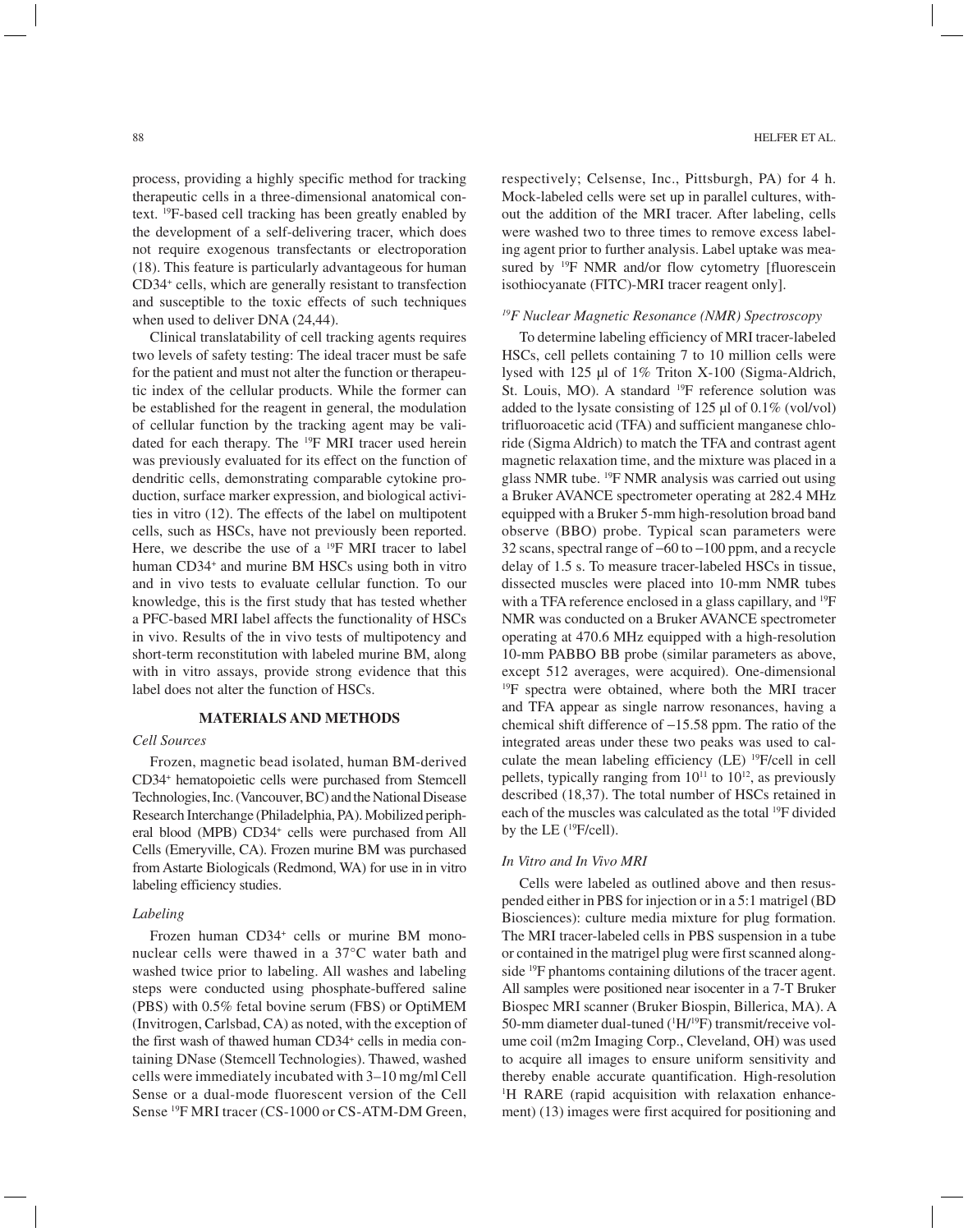coregistration of the  $^{19}F$  scans. The  $^{1}H$  RARE acquisition parameters were as follows: transmission/echo time (TR/  $TE$ )=5,000/8 ms, slice thickness=1 mm, field of view  $(FOV)=7$  cm, matrix=128×128, and RARE factor=4. A lower resolution, coregistered, spin density-weighted 19F image was acquired to detect the labeled cells using TR/TE=5,000/8 ms, RARE factor=32, 100 averages, matrix= $64 \times 64$ , slice thickness=5 mm.

An adult female (180 g) Sprague–Dawley rat (Charles River, Wilmington, MA) was anesthetized with 1.2 g/kg urethane administered by intraperitoneal (IP) injection. Once anesthetized, a longitudinal incision was made in the lateral surface of right thigh, and the matrigel plug was implanted between the vastus lateralis and biceps femoris muscles and sutured. Silk sutures were used to retain the position of the matrigel during the scanning session while also contributing no additional image artifacts. The rat was placed positioned near isocenter in the 7-T scanner, and coronal images were acquired using a 1 H RARE sequence with TR/TE=6,000/8 ms, slice thickness = 1 mm,  $FOV = 7$  cm, matrix =  $128 \times 128$ , RARE factor = 4, and 1 average. For  $^{19}$ F, RARE was also used with  $TR/TE = 6,000/8$  ms, slice thickness = 5 mm,  $FOV = 7$  cm, matrix= $64 \times 64$ , RARE factor=32, and 500 averages. The total acquisition time for the in vivo 19F image acquisition was ~100 min. The rat was then sacrificed and scanned for 19F overnight (12 h). Similar in vivo scanning parameters (100 min) were used to image a separate rat injected intramuscularly into the biceps femoris with  $1.2 \times 10^7$ labeled CD34+ HSCs in suspension using a 26-g needle.

## *Image Analysis and Quantification*

Voxel Tracker™ software was employed to quantify the 19F signal in the acquired images. The software accounts for the non-Gaussian noise distribution of the MRI images as described previously (37) and allows facile quantification of even low signal-to-noise ratio (SNR) images. Briefly, signal from a region of interest (ROI) was compared to the signal generated from the known concentration of fluorine in the references, allowing estimation of the number of fluorine atoms in the ROI. In the case of in vitro data, the known cell number allowed calculation of the labeling efficiency (fluorine per cell). In the case of in vivo data, the calculated labeling efficiency allowed an estimate of the number of cells present in the ROI.

#### *Flow Cytometry Viability Studies*

Labeled cells were compared with mock-labeled controls, and viability and yields were determined by trypan blue exclusion. Viability  $(\%)=$ live cells / (live cells + dead cells) $\times$ 100%. Yield (%)=live cells (postlabeling)/total # cells added (prelabeling) $\times$ 100%. To measure apoptosis, nonyl acridine orange (NAO) was added to labeled and mock-labeled cells for 5 min, followed by flow cytometric analysis.

### *Label Uptake Studies*

For human CD34<sup>+</sup> cells, uptake of FITC-MRI tracer was analyzed in the FL-1 channel, and both percentage of cells containing label and the mean fluorescence intensity were measured. For studies of MRI tracer uptake in murine BM, multicolor flow cytometry was employed to determine uptake of CS-ATM-DM Green by hematopoietic progenitor cells. FITC MRI tracer-labeled murine BM and mock-labeled murine BM cells were incubated with primary allophycocyanin (APC)-conjugated anti-stem cell antigen-1 (Sca-1), phycoerythrin (PE)-conjugated anti-c-kit antibodies, and biotinylated antibodies to lineage (lin) markers (CD3, CD11b, CD45R, TER119, and Gr1; all antibodies are from e-Bioscience, Inc., San Diego, CA), followed by an incubation with secondary streptavidin–peridinin–chlorophyll protein complex (PerCP; BD Biosciences, San Jose, CA) and then viability dye 7-aminoactinomycin D (7-AAD, e-Bioscience). Samples were analyzed using a FACSCalibur flow cytometer and CellQuest software (BD Biosciences). The electronic gating strategy included selection of live cells by forward scatter and side scatter (R1), exclusion of dead 7-AAD+ and PerCP-labeled lin+ cells in the FL-3 channel (R2), and gating double-positive c-kit<sup>+</sup> Sca-1<sup>+</sup> BM cells [FL-2 and FL-4 channels, respectively, (R3)] to examine live, 7-AAD<sup>-</sup> lin<sup>-</sup> Sca-1<sup>+</sup> c-kit<sup>+</sup> cells for the presence of CS-ATM-DM Green label (detected in FL-1 channel).

# *In Vitro Colony Forming Cell (CFC) Assay*

Labeled or mock-labeled human CD34+ BM cells were resuspended at  $1\times10^3$  cells/ml in complete Methocult Classic media (Stemcell Technologies) and plated in triplicate in 35-mm untreated culture dishes. Dishes were incubated in humidified trays in a humid incubator at 37°C, 5%  $CO_2$  for 14 days prior to enumeration. Colonies were counted independently by two investigators via microscopy and gridded scoring dishes.

# *In Vitro Cobblestone Area Forming Cell (CAFC) Assay*

Labeled or mock-labeled human CD34<sup>+</sup> cells were plated at 1:3 serial dilutions (18000-7 cells per well) over a confluent stromal cell layer, which supports CAFC growth (AFT024 cells treated with mitomycin C and plated on 1% gelatin-treated 96-well tissue culture clusters) (26,43). Cells were cultured in Iscove's modified Dulbecco's medium (IMDM; Mediatech) containing 15% serum supplemented with human interleukin (IL)-3 and granulocyte macrophage-colony stimulating factor (GM-CSF;  $10$  ng/ml each) and  $0.1$  mM  $\beta$ -mercaptoethanol, refeeding weekly for 5 weeks. Wells were then scored for positive cobble-stone appearing colonies by microscopy,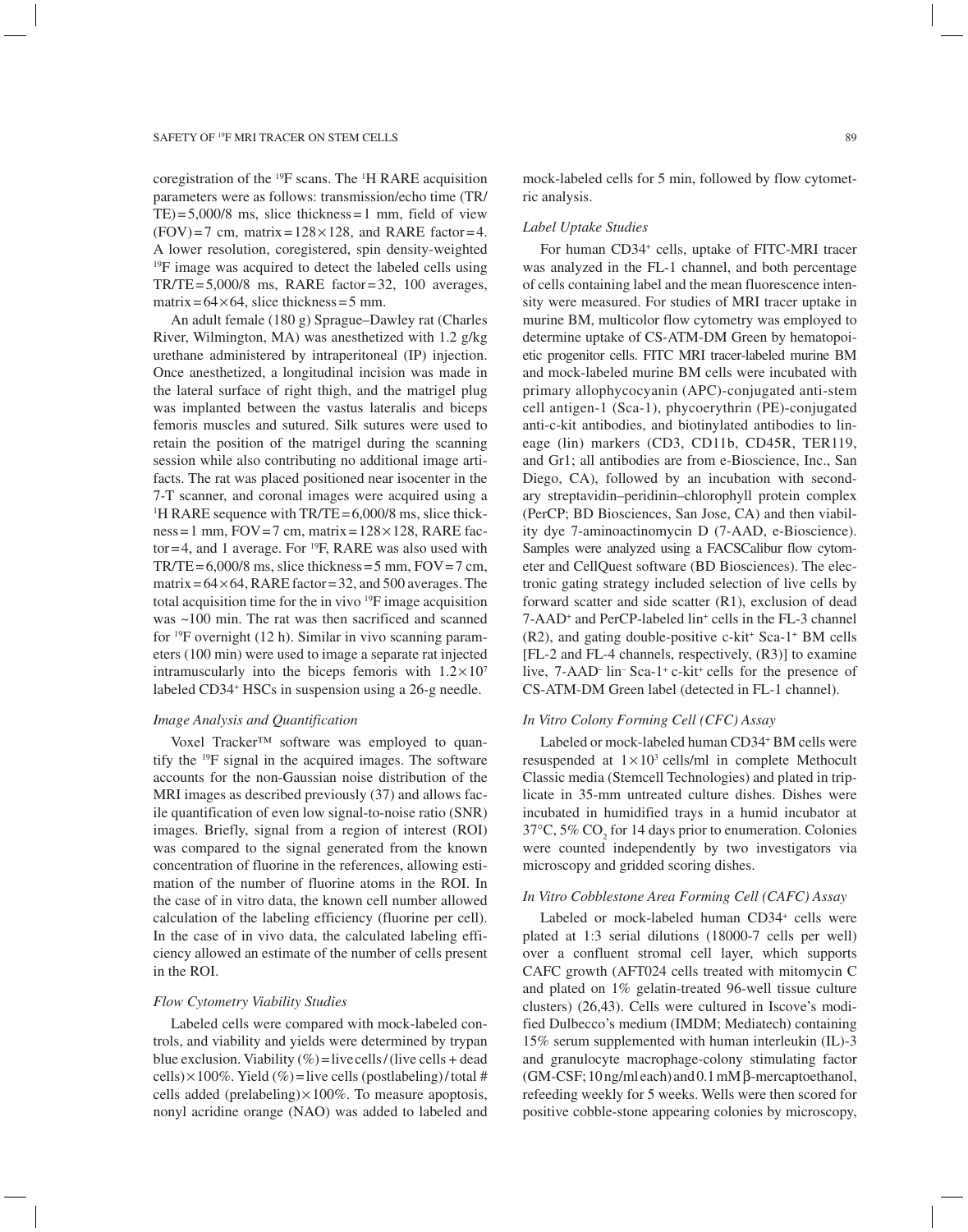conducted independently by two investigators. The negative fraction of wells were graphed for each CD34+ cell dilution and compared across labeling conditions.

# *In Vivo Colony Forming Unit-Spleen (CFU-S) Assay and Reconstitution Assay*

All murine studies were conducted in accordance with animal welfare regulations by TGen Drug Development (TD2), a nonprofit contract research organization and subsidiary of TGen, (Phoenix, AZ). Female, 10- to 12-weekold C57BL/6 mice were provided with acidified drinking water, housed in microisolator cages, and irradiated with 9.5 gray (Gy) using an RS 2000 X-ray Biological Irradiator (Rad Source Technologies, Inc., Suwanee, GA). Total BM prepared from nonirradiated littermates was labeled with MRI tracer, as described above, and myeloablated hosts were injected intravenously with  $1.5 \times 10^5$  cells (labeled or mock-labeled) in 0.2 ml PBS within 3 h of irradiation. Control animals not receiving transplantations were euthanized at day 11 due to moribund condition, and spleens were collected. On day 12 posttransplant, BM-treated mice appeared healthy and were euthanized prior to splenectomy. Spleens were placed in Telly's fixative and then scored for macroscopic hematopoietic colonies using a dissection microscope. For in vivo reconstitution studies, irradiated host animals

 $(n=6)$  were transplanted with MRI tracer labeled BM cells  $(1 \times 10^7)$ . After 30 days, blood was collected into tubes containing ethylenediaminetetraacetic acid (EDTA) as an anticoagulant. Complete blood count (CBC) was measured with an automatic hematology analyzer (Abaxis VetScan HM5).

# *Statistical Analysis*

Student's two-tailed paired *t* test was used in comparisons of labeled versus unlabeled cells in in vitro studies, using a value of  $p=0.05$  for significance, under the implicit assumption of normally distributed data. Spleen CFU counts from recipients of labeled and unlabeled cells were compared using an unpaired *t* test with and without Bonferroni correction. All errors reported in plots, tables, and text are standard deviations.

# **RESULTS**

#### *Labeling Efficiency and Detection*

To establish that HSCs were effectively labeled with the MRI tracer, CD34<sup>+</sup> cells isolated from human adult BM were cultured with the FITC-MRI tracer at varying doses. Uptake was measured by flow cytometry (Fig. 1A, B) and confirmed by 19F NMR (Fig. 1B, C). Cell uptake was found to be dose dependent, with an average uptake of  $4.4\times10^{11}$  <sup>19</sup>F atoms/cell at 10 mg/ml reagent.



**Figure 1.** Labeling efficiency of CD34<sup>+</sup> hematopoietic stem cells (HSCs) with <sup>19</sup>F MRI tracer. (A) Human bone marrow (BM) CD34<sup>+</sup> cells were incubated with increasing doses of fluorescein isothiocyanate-magnetic resonance imaging (FITC-MRI) tracer to optimize labeling efficiency by flow cytometry. Autofluorescence in control cells is represented by the gray-filled histograms and the green fluorescence in MRI tracer labeled cells is indicated by the unfilled histograms (one of three experiments with similar results). (B) Average labeling efficiency versus increasing dose of MRI tracer. Left axis, open bars: percentage of the CD34+ cell population containing label as measured by flow cytometry fluorescent signal above background (denoted by M1 in A); right axis, solid line, perfluorocarbon (PFC) label uptake measured by 19F nuclear magnetic resonance (NMR). (C) Representative NMR spectra of 10 mg/ml MRI tracer labeled CD34<sup>+</sup> cells corresponding to a  $4.4 \times 10^{11}$ <sup>19</sup>F atoms/cell labeling efficiency (one of three experiments with similar results). An inset depicts a typical integration curve, with the peak at -91 ppm used for labeling efficiency calculations.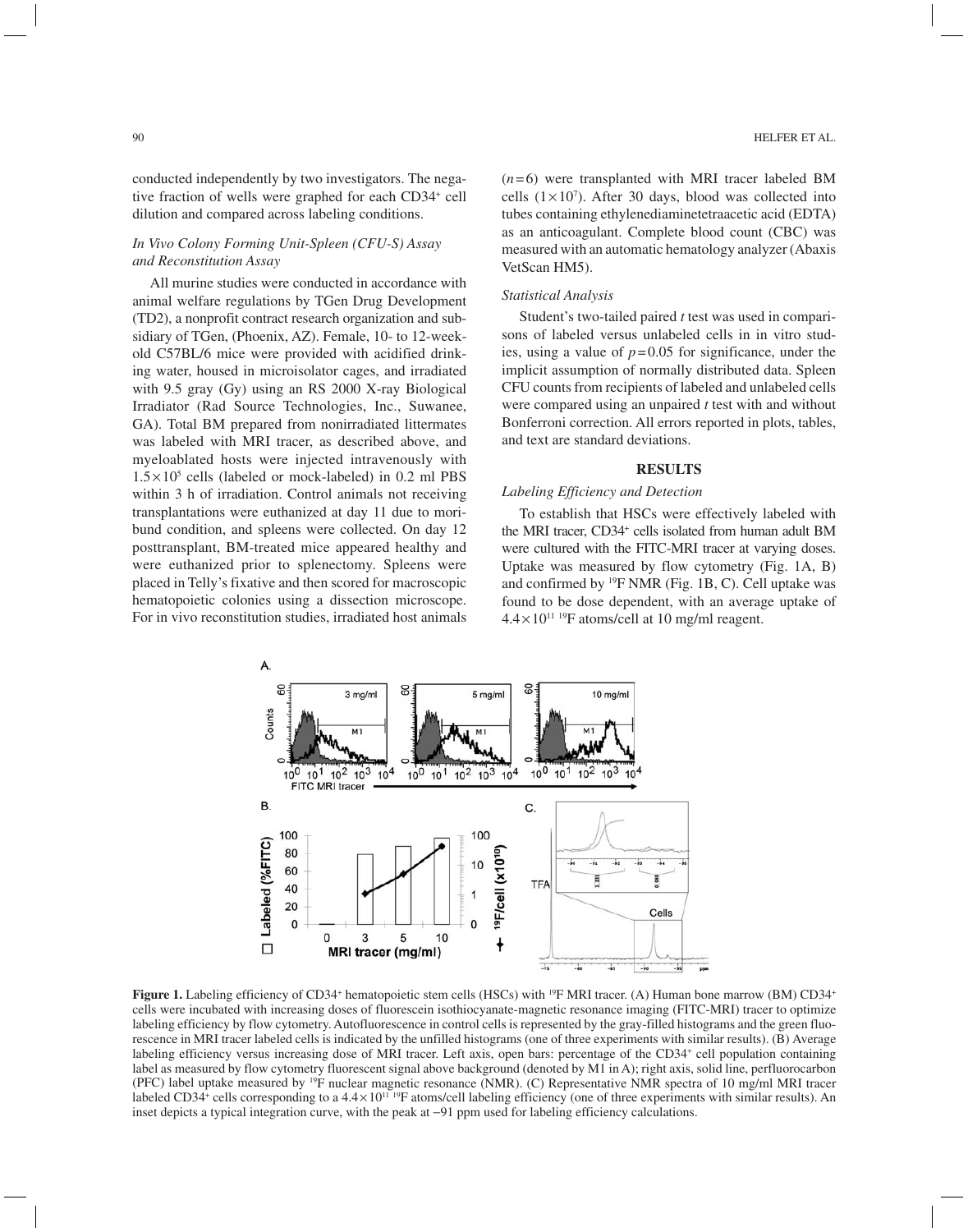The effect of labeling on cell viability was determined using several methods. A slight decrease in viability (on average up to  $10\%$  less,  $p < 0.05$ ) was measured by Trypan blue exclusion (Fig. 2). NAO staining (a probe for the presence of cardiolipin) was used to measure mitochondrial membrane integrity as an indicator of apoptosis. Loss of cardiolipin (cells with low levels of NAO staining) was observed indicating increased rates of apoptosis in labeled cells versus mock-labeled cells  $(p<0.05)$ . Yields of CD34<sup>+</sup> cells were not significantly different between labeled and unlabeled control cells.

A preliminary imaging study was performed to validate that MRI tracer-labeled human CD34+ cells are detectable in vivo. Labeled human CD34+ cells were administered to a rat by direct intramuscular injection of suspended cells or surgical implantation of a matrigel plug into the thigh for in vivo imaging by  $H$  and  $^{19}F$  (Fig. 3). Both the suspension and matrigel plug of labeled cells were visible in ex vivo 19F MRI scans prior to implantation (Fig. 3A, B). Two hours postdelivery, cells implanted within the matrigel plug were readily detectable by 19F MRI (Fig. 3C–F). Calculations using Voxel Tracker software confirmed that the number of cells detected in the surgical implantation



Figure 2. CD34<sup>+</sup> cellular viability is modestly reduced with MRI tracer. Results represent the paired analysis of repeated experiments assessing viability by Trypan blue, apoptosis by nonyl acridine orange (NAO) expression and yields after CD34+ cells were cultured with and without MRI tracer (10 mg/ml). Averages are indicated in heavy horizontal bars for viability  $(n=10)$ , NAO expression  $(n=6)$ , and yields  $(n=7)$ . Histograms of flow cytometric analysis of NAO staining in MRI tracerlabeled and unlabeled cells as well as unstained cells in shaded histogram. Cells undergoing apoptosis (NAO<sup>low</sup>) are detected by a decrease in fluorescence (region defined by M1).

by MRI was approximately equal to the number of cells encapsulated prior to delivery, indicating their retention within the matrigel plug. In contrast, cells delivered by intramuscular injection were not detected under similar scanning conditions (data not shown), suggesting that the cells were dispersed from the site of injection (biceps femoris). To confirm this finding, the thigh was dissected, and individual muscles or groups of muscles near and distal to the site of injection were analyzed ex vivo by NMR spectroscopy (Fig. 3G). Results unexpectedly showed that all of muscles evaluated contained sparse numbers of labeled cells (on average approximately 50 cells/mm<sup>3</sup>), well below the sensitivity required for imaging, and cumulatively represented less than 5% of the total cells injected, consistent with the rapid dispersal of cells from the site of injection.

#### *Functional Assessments*

As the application of cell tracers to study the behavior of therapeutic cells requires them to retain the properties of the cells of interest, a number of studies were employed to evaluate the function of the MRI tracer-labeled HSCs. Clonogenic CFU assays have been adapted to study the toxicity of a variety of drugs and environmental toxicants in vitro and have high predictive value (9,32). To evaluate the impact of the MRI tracer on multipotency of CD34+ cells, labeled and unlabeled HSCs were assessed in CFU assays (Fig. 4A). Importantly, all CFU types observed in the unlabeled conditions were also found at all labeling concentrations studied. Furthermore, the numbers of total colony-forming units (CFU), as well as individual CFU types, were not significantly different between cultures initiated with either labeled or unlabeled cells, indicating that labeling did not alter their multipotent potential. Stem cell repopulation activity may be examined through cobblestone area forming cell (CAFC) assay (6) as a surrogate measure of reconstitution in vivo*.* Control and MRI tracer-labeled CD34<sup>+</sup> cells assessed in CAFC assays indicated a precursor frequency of 1/169 versus 1/168 (labeled vs. unlabeled) in CD34<sup>+</sup> cells, demonstrating no effect of labeling on this functional activity (Fig. 4B).

The ability of HSC progenitors to reconstitute and differentiate can be assessed by CFU-S and studying the reconstitution of blood cell populations in vivo. Previously, this approach has been used to study the myelotoxicity of radiolabeled cellular products on bone marrow (17). To minimize potential artifacts in a xenograft system with human HSCs, syngeneic murine bone marrow was used as the source of HSCs for in vivo experiments designed to address the impact of labeling on hematopoietic reconstitution. Optimization of labeling of murine BM (media, temperatures, dose, time) resulted in efficient labeling of murine BM cells (Fig. 5A) with an average of  $2.50 \times 10^{11}$ <sup>19</sup>F atoms/cell  $(n=3)$ . Multicolor flow cytometry was used to verify uptake in murine lin<sup>-</sup>Sca-1<sup>+</sup>c-kit<sup>+</sup> murine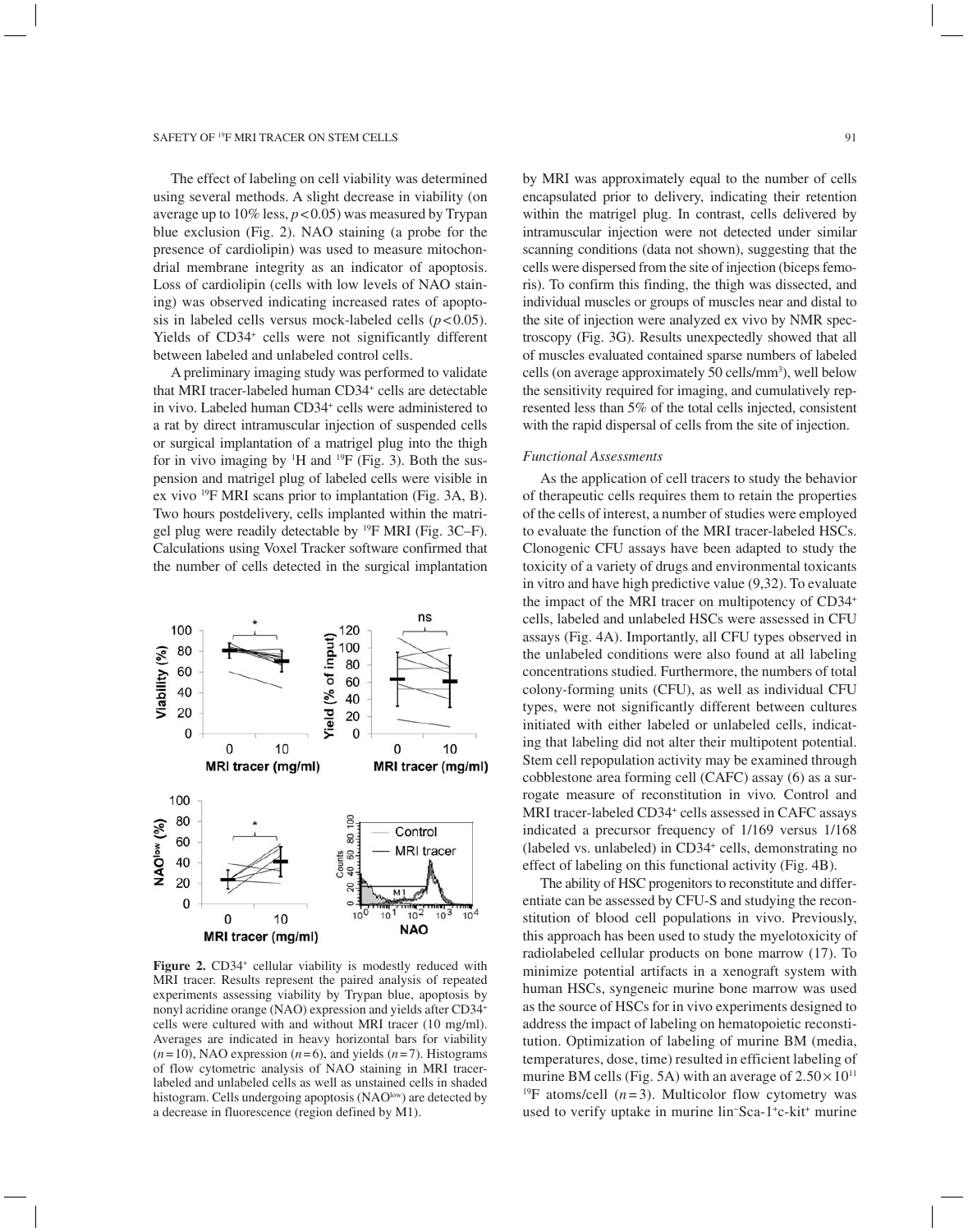

**Figure 3.** Imaging delivery of PFC-labeled human CD34<sup>+</sup> cells in vivo with <sup>19</sup>F/<sup>1</sup>H MRI. (A, B) In vitro <sup>19</sup>F MRI of labeled CD34<sup>+</sup> cells prior to administration:  $15 \times 10^6$  cells in  $1 \times PBS$  suspension for injection (A) and  $14 \times 10^6$  CD34<sup>+</sup> cells in a Matrigel support for implantation (B) ( $n=2$ ). Both labeled cells (circled) and reference tubes ("ref") are in the field of view. In vitro images employ nonlinear brightness contrast adjustments to distinguish the cell signal from background and reference signal from saturation simultaneously. (C–F) In vivo MRI approximately 2 h after surgical implantation of the cell-laden Matrigel plug. (C) Proton image of the rat thigh anatomy with the hydrogel implant clearly visible as a hypointense region at the top right of the image. (D) 19F image (100-min acquisition) of the same field of view. (E) Coregistered <sup>1</sup>H and <sup>19</sup>F image overlay (C, D), with the <sup>19</sup>F rendered in a "hot-iron" color scale (circled). Image quantification confirmed approximately  $14 \times 10^6 \pm 2 \times 10^6$  cells remain in the region of implant. (F) Overlay of postsacrifice, <sup>19</sup>F scan of implanted cells (circled) on <sup>1</sup>H anatomical image. (G) Ex vivo <sup>19</sup>F NMR spectroscopy was conducted with dissected thigh muscles to evaluate the delivery of labeled CD34+ suspension cells injected using a syringe. Analyzed muscles included the site of injection (biceps femoris), muscles proximal to the injection site (gastrocnemius and tibialis anterior), and a set muscles distal to the injection site ("medial muscles" including portions of the semitendenous, gracilis, semimebranous, and adductor magnus). Spectra are depicted beside a chart of the quantification of transplanted cell numbers in each tissue. TFA, trifluoroacetic acid; CS-1000, Cell Sense tracer.

HSCs (30) and indicated that the majority of HSCs contained the MRI tracer  $(72.7 \pm 0.6\%, n=3)$  (Fig. 5B).

Day 12 CFU-S assays were used to enumerate murine HSCs with long-term repopulating activity in vivo. Approximately 20.4±4.4 CFU-S/150,000 cells were found in tracer-labeled BM, equal to the numbers of CFU-S in mice transplanted with unlabeled BM  $(20.8 \pm 5.3)$ ; in contrast, significantly fewer colonies (small and sparse) were formed in nontransplanted recipients  $(2.3 \pm 3.3)$  (Fig. 6). To confirm the hematopoietic reconstitution potential of MRI tracer labeled murine BM, a cohort of mice were transplanted with  $1 \times 10^7$  labeled BM cells, containing labeled HSCs. Blood samples were obtained and submitted for CBC panels on day 30 and compared to normal murine values (Table 1). Analysis of blood samples indicated that all cell lineages were present including lymphocytes, monocytes, and neutrophils, consistent with the ability of the MRI tracer-labeled BM cells to effectively differentiate and reconstitute the host animals. In two of six animals, platelet levels were below the normal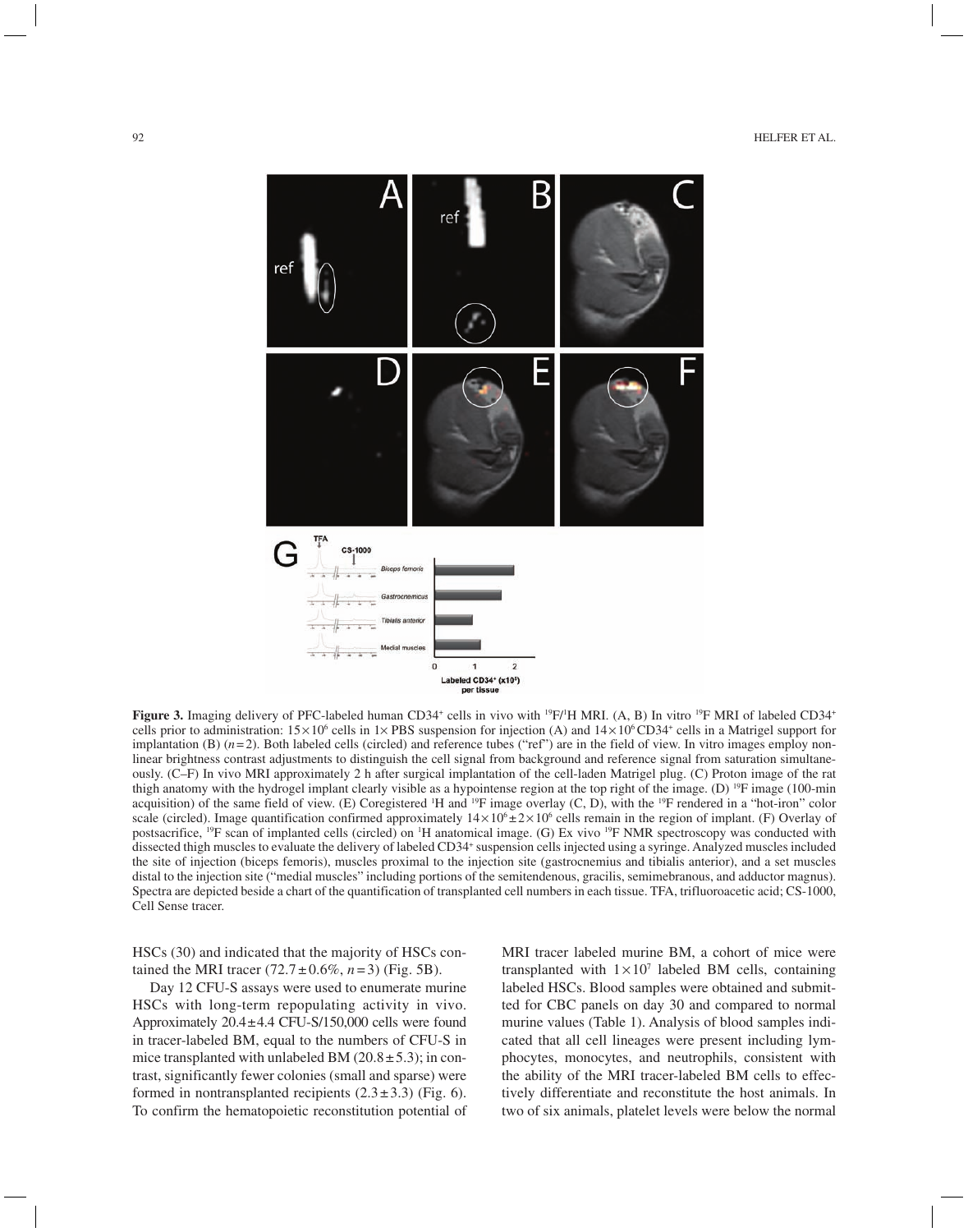

**Figure 4.** MRI tracer preserves differentiation and self-renewal of human CD34<sup>+</sup> cells in vitro. (A) Human bone marrow CD34<sup>+</sup> HSCs were incubated with or without increasing amounts of the MRI tracer for 4 h prior to seeding in methocellulose in triplicate for colony-forming unit (CFU) assays. Results show the average CFU per 1,000 progenitor cells/dish, and error bars indicate standard deviations. One of two independent studies with identical findings is depicted. (B) Limiting dilution of human bone marrow CD34+ HSCs (unlabeled and MRI tracer-labeled, 10 mg/ ml), 20 replicate wells per condition, were cultured with stromal cells in the presence of serum, interleukin (IL)-3, and granulocyte macrophage-colony-stimulating factor (GM-CSF) for 5 weeks and then observed for the formation of cobblestone areas (cobblestone area forming cell, CAFC, assay). The frequency of negative wells plotted against the number of cells added per culture provides a graphical depiction of the Poisson equation to calculate precursor frequency in the treated and untreated cells. CFU-E, CFU-erythroid; BFU-E, blast forming unit-erythroid; CFU-GM, CFU-granulocyte, macrophage; CFU-GEMM, CFUgranulocyte, erythroid, macrophage, megakaryocyte.

range, although the cause of this deficiency could not be determined from this study. White blood cell counts, red blood cell counts, and hematocrit were all within normal ranges. Overall, these results indicate that the HSC activity in vivo is not impaired following labeling with the MRI tracer studied here.

## **DISCUSSION**

A critical parameter for evaluating the safety and efficacy of cellular therapeutics is the homing, distribution, and fate of transplanted cells (11,45). However, limited tools are available clinically to enable cell tracking  $(36,39)$ . <sup>19</sup>F MRI with a PFC tracer provides a potential means of assessing posttransplant retention in vivo in the clinic, as well as in preclinical studies. At a fundamental level, all imaging methods for cell tracking require that an imaging agent be loaded into the cells to render them distinct from background in the imaging modality. Not only do these probes need to be safe to the patient systemically, but the tracers also need to preserve the therapeutic efficacy of the product itself. Because the differentiation and fate of HSCs is well understood, it was used here as a model for studying the effects of an MRI tracer on stem cell function. Our results indicate that this MRI tracer may be used to label HSCs for detection by 19F MRI with only a modest decrease in viability and without affecting their function and differentiation in vitro and in vivo. In addition, the pilot MRI study of the intramuscular delivery of HSCs highlights a known problem that may impair the effective clinical implementation of cellular



**Figure 5.** MRI tracer labels murine bone marrow HSCs. (A) Increasing doses of FITC-MRI tracer was incubated with murine bone marrow mononuclear cells and then evaluated by flow cytometry. (B) Labeling of murine HSCs present in bone marrow was confirmed by flow cytometry. Gating strategy for enumeration of labeled HSCs is depicted and included selection of live cells by forward scatter (FSC) and side scatter (SSC) (R1), exclusion of dead 7-aminoactinomycin D (7-AAD)+ and peridinin-chlorophyll-protein complex (PerCP)-labeled lineage (lin)<sup>+</sup> cells in the FL-3 channel (R2), and gating doublepositive c-kit<sup>+</sup> stem cell antigen (Sca)-1<sup>+</sup> BM cells in FL-2 and FL-4 channels, respectively (R3), to examine live, 7-AAD- lin-Sca-1<sup>+</sup> c-kit<sup>+</sup> cells for the presence of FITC-MRI tracer (detected in FL-1 channel), lower right plot. One of three independent experiments with similar results is shown. Backgated R2\*R3 scatter plot is provided to verify selection of the correct HSC population in lower left plot. MFI, mean fluorescence intensity.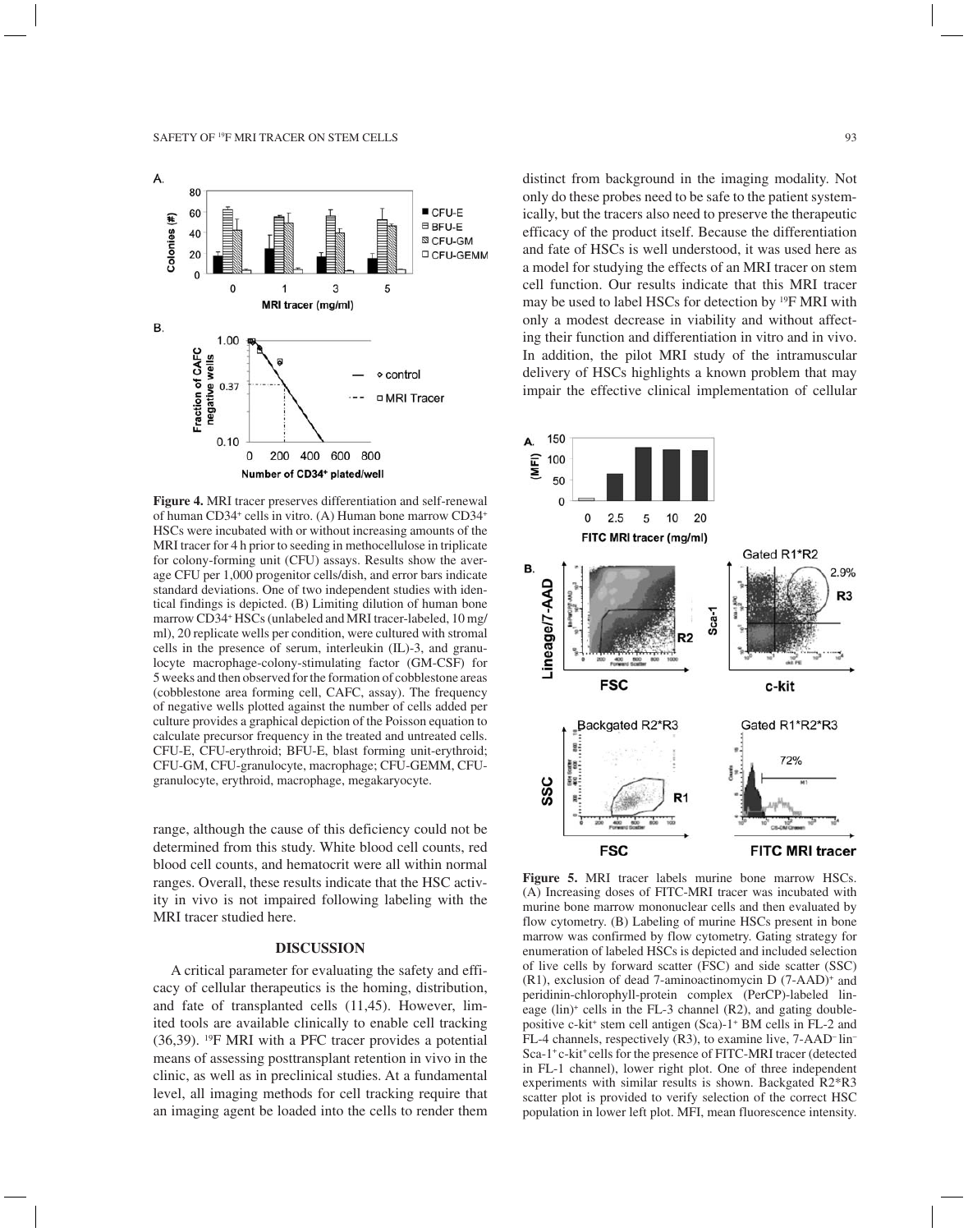

**Figure 6.** HSC activity is preserved in vivo with the addition of

MRI tracer. Myeloablated murine hosts were transplanted with labeled or unlabeled syngeneic bone marrow, with untransplanted mice serving as a negative control (*n*=8 per cohort). On day 12 (day 11 for untransplanted recipients), spleens were harvested and CFU-S enumerated. Results represent the average CFU-S per animal. Significantly fewer numbers of colonies were measured in untransplanted recipients compared to labeled or unlabeled transplanted recipients (*p*<0.0001 for each comparison). No significant differences in colony number were found between labeled and unlabeled cells when analyzed by unpaired *t* test (with or without Bonferroni correction).

therapeutics—even when cells appear to be delivered to a site of action, their retention and ultimate distribution is uncertain (16,25,42). This not only may decrease the efficacy of a cellular product, but off-target effects become a greater concern. 19F MRI is a tool that may be used to address these questions.

While cell tracking in preclinical models has grown rapidly, efforts to track human cells clinically have lagged, due in part to the lack of safe and effective agents for this purpose (39). As optical approaches are limited by depth penetration, the development of agents for clinical cell tracking has focused on MRI, positron emission tomography (PET), or single photon emission computed tomography (SPECT). The latter two methodologies are sensitive techniques that rely on the detection of a gamma rays emitted from a radioactive probe, limiting the longevity of the imaging study. Thus, the long-term grafting and persistence of cells cannot be measured with these techniques. Furthermore, for stem cells, the prospect of using inherently genotoxic labels (i.e., radioactive probes) reduces overall enthusiasm for PET and SPECT because of potential concerns of increased tumorigenicity and other cellular effects (17,29).

MRI has the advantage of providing high-resolution spatial information and allowing labeled cells to be monitored for extended times following transplantation. Importantly, no radiation is associated with MRI contrast agents. To date, a small number of clinical trials have used paramagnetic particles to track therapeutic cells (7). While superparamagnetic iron oxide (SPIO) and other paramagnetic particles can be phagocytosed,

nonphagocytic cells require transfection agents or electroporation, thus potentially hindering the use of SPIO for labeling of CD34+ HSCs, as they are sensitive to these techniques. However, previous studies have shown under certain conditions, SPIO or other magnetic particles can be used to label HSCs (2,3,14,23). The impact of labeling with SPIO on HSC function is controversial: While some report no alterations (2,3,14,23), in other cases the inhibition of differentiation has been observed in in vitro CFU assays (27), and effects have been observed on the migration, viability, and differentiation of other stem cells in some studies (10,22,28). Few published studies evaluate the effects of MRI tracers on HSC function in vivo. A direct comparison of AC133+ hematopoietic cells with and without ferumoxide labeling followed by transfer in vivo results in similar differentiation and incorporation into the vasculature of orthotopic implanted human glioma in rats (Ali Arbab, personal communication). However, to our knowledge, the hematopoietic potential of HSCs labeled with internalized contrast agents has not been previously studied in vivo.

19F MRI is unique in that the detection of the probe is specific to the labeled cells due to the paucity of 19F naturally occurring in the body. Thus, unlike metal ion contrast agents, the images obtained are highly specific and interpretation is straightforward; moreover, any pathological or anatomical features that are typically imaged by 1 H MRI are unaltered by the presence of the 19F tracer. However, MRI is an inherently insensitive technique. In this study, approximately 100,000 cells per voxel could be visualized with an SNR of 2.5. Literature reports of the limit of sensitivity suggest even greater sensitivity (as few as 2,000 cells/voxel) (4,5). Sensitivity will vary based on the coil used, acquisition parameters, magnet strength, and cell-labeling efficiency. It should be noted that HSCs, due to their small physical size and highly quiescent character, contain 10- to 100-fold less MRI tracer than dendritic cells (5,12), yet data on cell retention/delivery is demonstrated.

19F MRI has previously been used to track cultured human cord blood mononucleated stem/progenitor cells in animal models, some of which expressed markers of both HSCs and endothelial-like precursor cells, including CD34 and AC133 (31). Functional tests of this heterogeneous cellular population labeled with PFC tracers (perfluorooctyl bromide or perfluoro[15]-crown-5 ether) indicated no effect on phenotype, viability, or receptormediated endocytosis (31). Our present study furthers the characterization of 19F MRI tracer-labeled cells by using a unique PFC formulation that is optimized for MRI, a highly purified HSC population for in vitro studies, and utilizing gold standard tests for the functional activity of HSCs in vitro and in vivo. The MRI tracers used in our study (CS-1000 and CS-ATM-DM Green)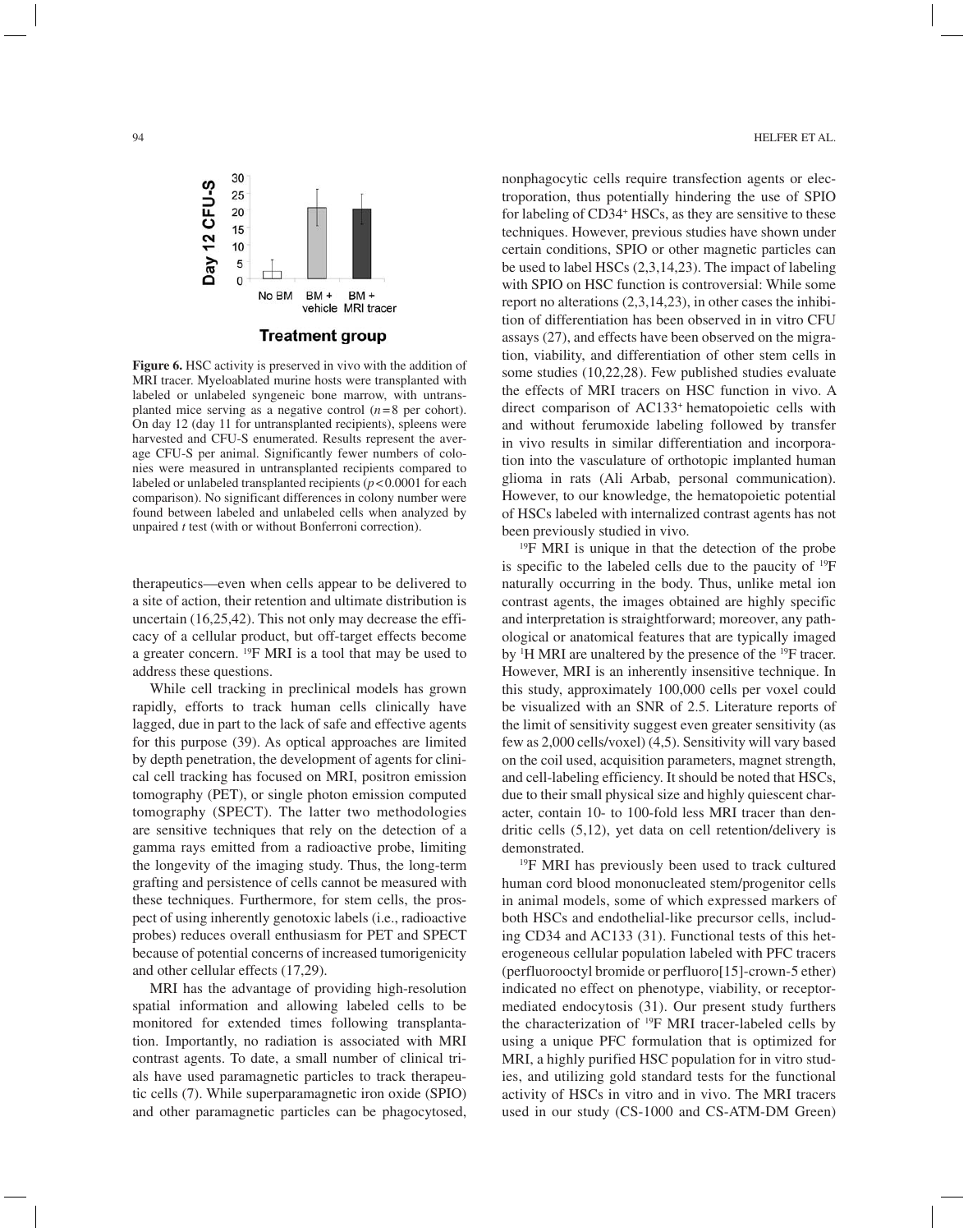| <b>Blood Count Parameters</b> | Abbreviation | Units               | Normal Ranges | Recipients of Labeled BM |      |
|-------------------------------|--------------|---------------------|---------------|--------------------------|------|
|                               |              |                     |               | Ave                      | SD.  |
| White blood cells             | <b>WBC</b>   | $\times 10^3/\mu l$ | $6 - 15$      | 8.2                      | 1.45 |
| Lymphocytes                   | <b>LYM</b>   | $\times 10^3/\mu l$ | $3.4 - 7.44$  | 5.73                     | 0.64 |
| Monocytes                     | <b>MON</b>   | $\times 10^3/\mu l$ | $0 - 0.6$     | 0.35                     | 0.14 |
| Neutrophils                   | <b>NEU</b>   | $\times 10^3/\mu l$ | $0.5 - 3.8$   | 2.12                     | 1.08 |
| Lymphocytes                   | LY           | $\%$                | $57 - 93$     | 70.7                     | 7.64 |
| Monocytes                     | <b>MO</b>    | $\%$                | $0 - 7$       | 4.35                     | 1.84 |
| Neutrophils                   | <b>NE</b>    | $\%$                | $8 - 48$      | 24.92                    | 7.43 |
| Red blood cells               | <b>RBC</b>   | $\times 10^6/\mu l$ | $7 - 12$      | 9.84                     | 0.16 |
| Hemoglobin                    | HGB          | g/dl                | $12.2 - 16.2$ | 14.57                    | 0.58 |
| Hematocrit                    | <b>HCT</b>   | $\%$                | $35 - 45$     | 42.45                    | 1.74 |
| Mean corpuscular volume       | <b>MCV</b>   | fl/cell             | $45 - 55$     | 43.17                    | 0.98 |
| Mean corpuscular              |              |                     |               |                          |      |
| hemoglobin                    | <b>MCH</b>   | pg/cell             | $11.1 - 12.7$ | 14.82                    | 0.56 |
| Mean cell hemoglobin          |              |                     |               |                          |      |
| concentration                 | <b>MCHC</b>  | $\%$                | $22.3 - 32$   | 34.38                    | 1.86 |
| Red cell distribution width   | <b>RDWc</b>  | $\%$                | N/A           | 19.55                    | 0.33 |
| Platelet count                | <b>PLT</b>   | $\times 10^3/\mu l$ | $200 - 450$   | 238*                     | 175  |
| Plateletcrit                  | <b>PCT</b>   | $\%$                | N/A           | 0.17                     | 0.11 |
| Mean platelet volume          | <b>MPV</b>   | f1                  | N/A           | 7.13                     | 0.70 |
| Platelet distribution width   | PDWc         | $\%$                | N/A           | 33.35                    | 4.71 |

**Table 1.** Analysis of Peripheral Blood

An automated analyzer was used for complete blood count (CBC) of murine blood samples. Experimental values are compared to normal murine control values established for the hematology analyzer. Ave, average; SD, standard deviation; BM, bone marrow. \*Two animals had levels of platelets below the normal range.

have a proprietary formulation that enables uptake by a wide variety of cell types without the use of transfection agents and have been found to label dendritic cells, T-cells, B-cells, NK cells, platelets, adipose-derived stem cells, bone marrow mesenchymal stem cells, epithelial cells and precursors, neural progenitor cells, oligodendrocyte precursor cells, macrophages [(4,5,12,19,20) and data not shown], and now hematopoietic stem cells. These reagents are optimized for detection by MRI, having a short T1/T2 ratio and essentially a single 19F-NMR peak, giving rise to enhanced sensitivity over prior formulations (35). Relevant to the safe application to cellular therapeutics in patients, the CS-1000 tracer has also been found to be nonmutagenic in both Ames and mammalian chromosomal aberration assays and has no adverse effects detected in vivo even with acute administration to rodents at 100-fold the expected clinical dose, supporting its safety profile and applicability for clinical use (data not shown). Recently, investigators at the University of Pittsburgh Cancer Institute have received authorization from the US Food and Drug Administration (FDA) to incorporate this MRI tracer in a phase I clinical trial to track a dendritic cell-based vaccine in cancer patients (40).

The main focus of this study was the labeling and effect of an MRI tracer agent on the therapeutic cells themselves. Specifically, we investigated a PFC tracer agent on the viability and functional differentiation of stem cells, both in vitro and in vivo*.* HSCs were labeled without the use of exogenous transfection agents at levels rendering them detectable by MRI. In vitro experiments showed labeled cells had a slight decrease in viability but were similar to unlabeled cells in functional tests including differentiation. The lack of change in CAFC precursor frequency in labeled versus unlabeled cells also provided evidence that the renewal capacity of HSCs was not significantly affected. Furthermore, in vivo experiments demonstrated that labeled HSCs retained their ability to contribute to hematopoiesis, as assessed by CFU-S and reconstitution. While the quantitative CFU-S assay provided evidence that the labeled cells were equivalent to unlabeled BM cells, the survival, engraftment, and reconstitution of mice treated with labeled BM cells provided strong evidence that MRI tracer preserves the functional capacity of HSCs to proliferate and differentiate in vivo. While there was no a priori in vitro evidence that any functional impact would be observed, the cellular assays indicated no alteration in cell function, further supporting the validity of the in vitro assessments of cellular function. During the review process, an independent group evaluated this same MRI tracer for labeling human neural stem cells, which resulted in a similar conclusion (4).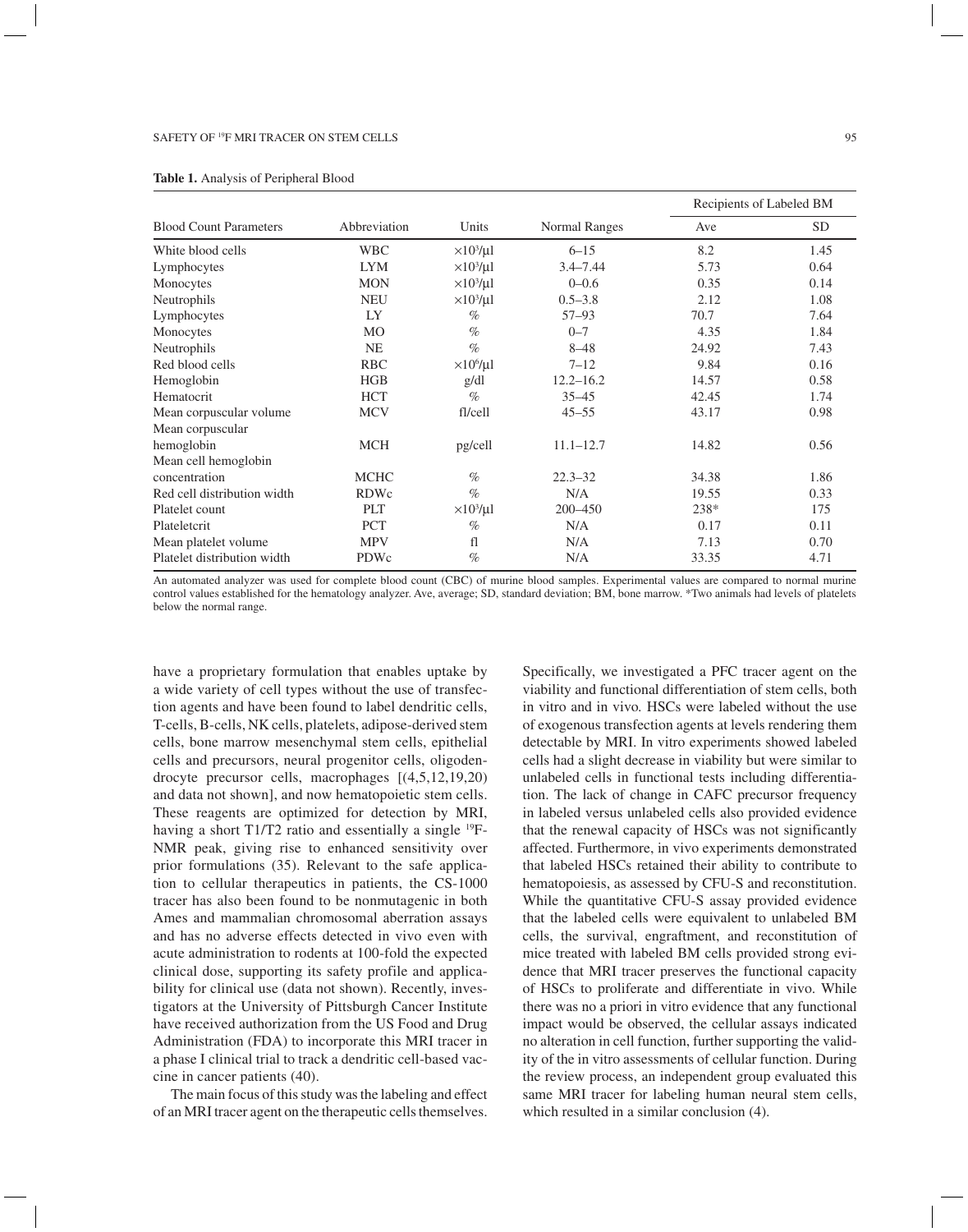19F MRI tracers may provide valuable clinical information related to the efficacy of therapies, enabling benchto-bedside translational efforts to improve clinical cellular products. In the future PFC MRI tracers could also be incorporated into clinical studies of the delivery, homing, and/or retention of stem cell products. The in vitro and in vivo data reported here are directly relevant to the safety of this PFC tracer on the efficacy and function of a given cellular product, HSCs, and represents data that could be included in IND applications for cellular therapeutics involving 19F MRI cell tracking.

*ACKNOWLEDGMENTS: We thank Dr. Eric Ahrens for critical reading of the manuscript and Dr. Ali Arbab for helpful discussion. Support was provided in part by the National Institutes of Health (RO1 CA134633). We acknowledge the National Disease Research Interchange (NDRI), with support from NIH Grant 5 U42 RR006042, for supplying human CD34+ bone marrow cells. B. Helfer, A. Balducci, C. O'Hanlon, and A. Wesa are employees of Celsense, Inc., and hold stock and/or unexercised stock options in Celsense, Inc. The authors declare no conflict of interest.*

#### **References**

- 1. Ahrens, E. T.; Flores, R.; Xu, H. Y.; Morel, P. A. In vivo imaging platform for tracking immunotherapeutic cells. Nat. Biotechnol. 23(8):983–987; 2005.
- 2. Arbab, A. S.; Yocum, G. T.; Kalish, H.; Jordan, E. K.; Anderson, S. A.; Khakoo, A. Y.; Read, E. J.; Frank, J. A. Efficient magnetic cell labeling with protamine sulfate complexed to ferumoxides for cellular MRI. Blood 104(4):1217–1223; 2004.
- 3. Arbab, A. S.; Yocum, G. T.; Rad, A. M.; Khakoo, A. Y.; Fellowes, V.; Read, E. J.; Frank, J. A. Labeling of cells with ferumoxides-protamine sulfate complexes does not inhibit function or differentiation capacity of hematopoietic or mesenchymal stem cells. NMR Biomed. 18(8):553– 559; 2005.
- 4. Boehm-Sturm, P.; Mengler, L.; Wecker, S.; Hoehn, M.; Kallur, T. In vivo tracking of human neural stem cells with <sup>19</sup>F magnetic resonance imaging. PLoS One 6(12): e29040; 2011.
- 5. Bonetto, F.; Srinivas, M.; Heerschap, A.; Mailliard, R.; Ahrens, E. T.; Figdor, C. G.; de Vries, I. J. A novel (19)F agent for detection and quantification of human dendritic cells using magnetic resonance imaging. Int. J. Cancer 129(2):365–373; 2011.
- 6. Breems, D. A.; Blokland, E. A.; Neben, S.; Ploemacher, R. E. Frequency analysis of human primitive haematopoietic stem cell subsets using a cobblestone area forming cell assay. Leukemia 8(7):1095–1104; 1994.
- 7. Bulte, J. W. In vivo MRI cell tracking: Clinical studies. AJR. Am. J. Roentgenol. 193(2):314–325; 2009.
- 8. Chavakis, E.; Urbich, C.; Dimmeler, S. Homing and engraftment of progenitor cells: A prerequisite for cell therapy. J. Mol. Cell. Cardiol. 45(4):514–522; 2008.
- 9. Clarke, E.; Pereira, C.; Chaney, R.; Woodside, S.; Eaves, A. C.; Damen, J. Toxicity testing using hematopoietic stem cell assays. Regen. Med. 2(6):947–956; 2007.
- 10. Crabbe, A.; Vandeputte, C.; Dresselaers, T.; Sacido, A. A.; Verdugo, J. M.; Eyckmans, J.; Luyten, F. P.; Van Laere, K.; Verfaillie, C. M.; Himmelreich, U. Effects of MRI

contrast agents on the stem cell phenotype. Cell Transplant. 19(8):919–936; 2010.

- 11. Fink, Jr., D. W. FDA regulation of stem cell-based products. Science 324(5935):1662–1663; 2009.
- 12. Helfer, B. M.; Balducci, A.; Nelson, A. D.; Janjic, J. M.; Gil, R. R.; Kalinski, P.; IJ, M. d. V.; Ahrens, E. T.; Mailliard, R. B. Functional assessment of human dendritic cells labeled for in vivo (19)F magnetic resonance imaging cell tracking. Cytotherapy 12(2):238–250; 2010.
- 13. Hennig, J.; Nauerth, A.; Friedburg, H. RARE imaging—a fast imaging method for clinical mr. Magn. Reson. Med. 3(6):823–833; 1986.
- 14. Hinds, K. A.; Hill, J. M.; Shapiro, E. M.; Laukkanen, M. O.; Silva, A. C.; Combs, C. A.; Varney, T. R.; Balaban, R. S.; Koretsky, A. P.; Dunbar, C. E. Highly efficient endosomal labeling of progenitor and stem cells with large magnetic particles allows magnetic resonance imaging of single cells. Blood 102(3):867–872; 2003.
- 15. Hofmann, M.; Wollert, K. C.; Meyer, G. P.; Menke, A.; Arseniev, L.; Hertenstein, B.; Ganser, A.; Knapp, W. H.; Drexler, H. Monitoring of bone marrow cell homing into the infarcted human myocardium. Circulation 111(17):2198– 2202; 2005.
- 16. Hou, D.; Youssef, E. A.; Brinton, T. J.; Zhang, P.; Rogers, P.; Price, E. T.; Yeung, A. C.; Johnstone, B. H.; Yock, P. G.; March, K. L. Radiolabeled cell distribution after intramyocardial, intracoronary, and interstitial retrograde coronary venous delivery: Implications for current clinical trials. Circulation 112(9 Suppl):I150–156; 2005.
- 17. Hoyes, K. P.; Wadeson, P. J.; Murby, B.; Sharma, H. L.; Cowan, R. A.; Lord, B. I. Bone marrow toxicity in mice treated with indium-114m-labelled blood cells. J. Exp. Clin. Cancer Res. 20(4):505–510; 2001.
- 18. Janjic, J. M.; Srinivas, M.; Kadayakkara, D. K. K.; Ahrens, E. T. Self-delivering nanoemulsions for dual fluorine-19 MRI and fluorescence detection. J. Am. Chem. Soc. 130(9):2832–2841; 2008.
- 19. Kadayakkara, D. K.; Beatty, P. L.; Turner, M. S.; Janjic, J. M.; Ahrens, E. T.; Finn, O. J. Inflammation driven by overexpression of the hypoglycosylated abnormal mucin 1 (MUC1) links inflammatory bowel disease and pancreatitis. Pancreas 39(4):510–515; 2010.
- 20. Kadayakkara, D. K.; Janjic, J. M.; Pusateri, L. K.; Young, W. B.; Ahrens, E. T. In vivo observation of intracellular oximetry in perfluorocarbon-labeled glioma cells and chemotherapeutic response in the CNS using fluorine-19 MRI. Magn. Reson. Med. 64(5):1252–1259; 2010.
- 21. Keller, L. H. Bone marrow-derived aldehyde dehydroge nase-bright stem and progenitor cells for ischemic repair. Congest. Heart Fail. 15(4):202–206; 2009.
- 22. Lee, J. K.; Lee, M. K.; Jin, H. J.; Kim, D. S.; Yang, Y. S.; Oh, W.; Yang, S. E.; Park, T. S.; Lee, S. Y.; Kim, B. S.; Jeun, S. S. Efficient intracytoplasmic labeling of human umbilical cord blood mesenchymal stromal cells with ferumoxides. Cell Transplant. 16(8):849–857; 2007.
- 23. Lewin, M.; Carlesso, N.; Tung, C. H.; Tang, X. W.; Cory, D.; Scadden, D. T.; Weissleder, R. Tat peptide-derivatized magnetic nanoparticles allow in vivo tracking and recovery of progenitor cells. Nat. Biotechnol. 18(4):410–414; 2000.
- 24. Li, L. H.; McCarthy, P.; Hui, S. W. High-efficiency electrotransfection of human primary hematopoietic stem cells. FASEB J. 15(3):586–588; 2001.
- 25. Martens, T. P.; Godier, A. F.; Parks, J. J.; Wan, L. Q.; Koeckert, M. S.; Eng, G. M.; Hudson, B. I.; Sherman, W.;